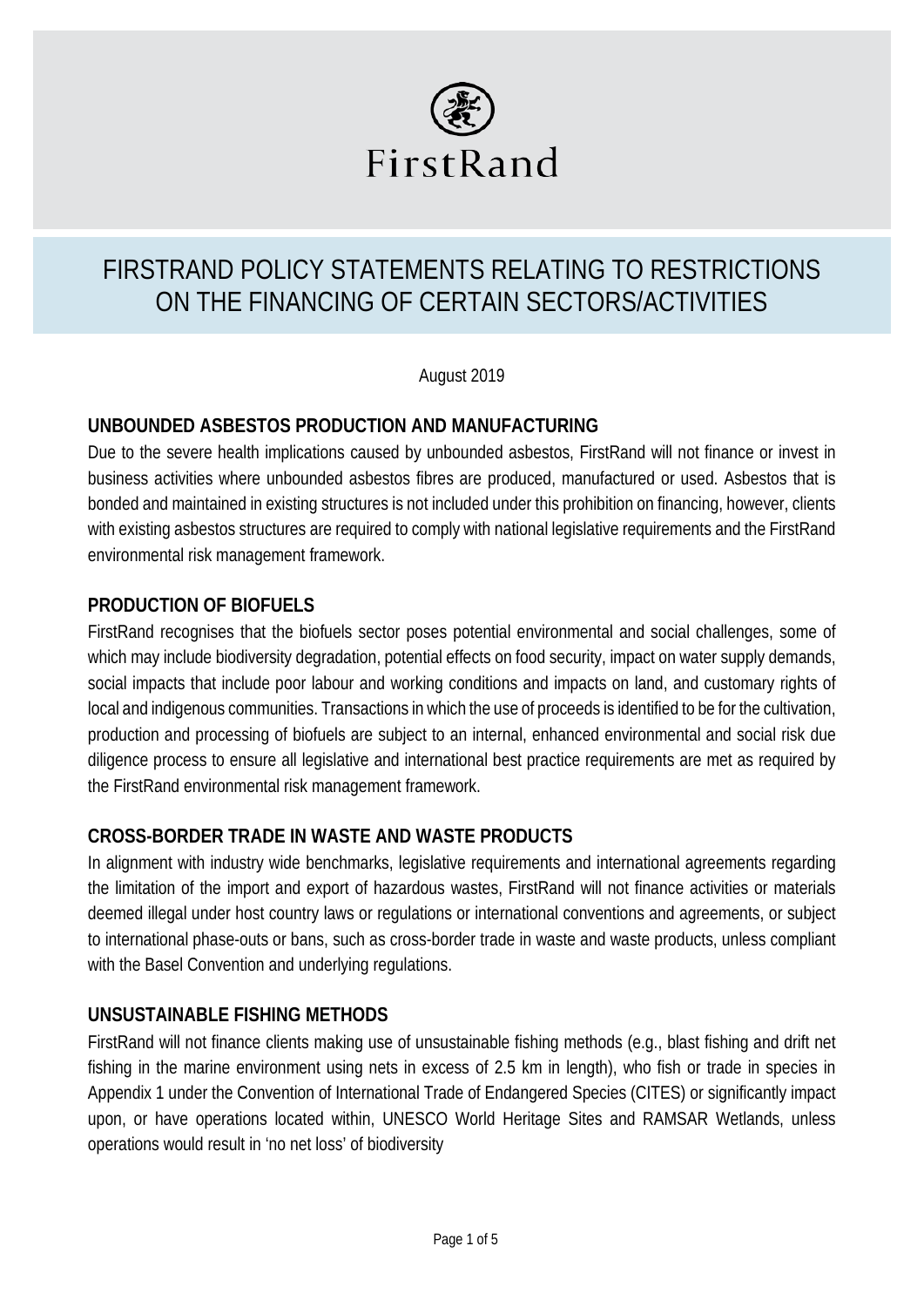# **FINANCING OF ACTIVITIES RELATED TO THE FORESTRY SECTOR**

FirstRand will limit the extent to which finance is provided to clients involved in commercial logging operations in primarily tropical moist forest areas, and to clients where the production or trade in wood or other forestry products is conducted other than from sustainably managed forests<sup>[1](#page-1-0)</sup> where these activities form a substantial part of the clients' primary financed business activities. In addition, FirstRand will not finance clients who are involved in the destruction<sup>[2](#page-1-1)</sup> of High Conservation Value areas (HCV)<sup>3</sup>.

#### **HUMAN RIGHTS IN FINANCING**

FirstRand will not finance any activities that involves forced[4](#page-1-3) or child labour[5](#page-1-4). Transactions related to projects involving the resettlement of communities are assessed against the Universal Declaration of Human Rights, the United Nations Guiding Principles on Business and Human Rights and identified international best practice guidelines such as The Equator Principles and IFC Performance Standards. Any transactions related to projects where potential impacts on indigenous peoples are identified, are assessed against the United Nations Declaration on the Rights of Indigenous Peoples.

#### **HYDRAULIC FRACTURING**

Transactions in which the majority use of proceeds are identified for the development of hydraulic fracturing projects are subject to enhanced environmental and social due diligence through the FirstRand environmental risk management framework, which includes a requirement that customers adhere to regional, national, international and industry best practices in this sector.

# **ANTI-DEMOCRATIC MEDIA AND RACIST MEDIA**

FirstRand will not finance clients who partake in activities that promote or display discriminatory, racist and/or anti-democratic media.

# **CONFLICT MINING AND MINERALS**

The mining of conflict minerals, their trade and secondary resale of products/materials which contain conflict minerals, harbour extreme negative social injustice as well as facilitate war and organised crime.

<span id="page-1-0"></span> <sup>1</sup> Forestry Stewardship Council (FSC) certification is required for these operations.

<sup>&</sup>lt;sup>2</sup> Destruction means the (1) elimination or severe diminution of the integrity of an area caused by a major, long-term change in land or water use or (2) modification of a habitat in such a way that the area's ability to maintain its role is lost.

<sup>3</sup>High Conservation Value (HCV) areas are defined as natural habitats where these values are of **outstanding significance** or **critical importance (See**  [http://www.hcvnetwork.org\)](http://www.hcvnetwork.org/)**.**

<span id="page-1-1"></span><sup>&</sup>lt;sup>2</sup> Destruction means the (1) elimination or severe diminution of the integrity of an area caused by a major, long-term change in land or water use or (2) modification of a habitat in such a way that the area's ability to maintain its role is lost.

<span id="page-1-3"></span><span id="page-1-2"></span><sup>4</sup> Forced labor means all work or service, not voluntarily performed, that is extracted from an individual under threat of force or penalty as defined by ILO conventions.

<span id="page-1-4"></span><sup>5</sup> Persons may only be employed if they are at least 14 years old, as defined in the ILO Fundamental Human Rights Conventions (Minimum Age Convention C138, Art. 2), unless local legislation specifies compulsory school attendance or the minimum age for working. In such cases the higher age shall apply.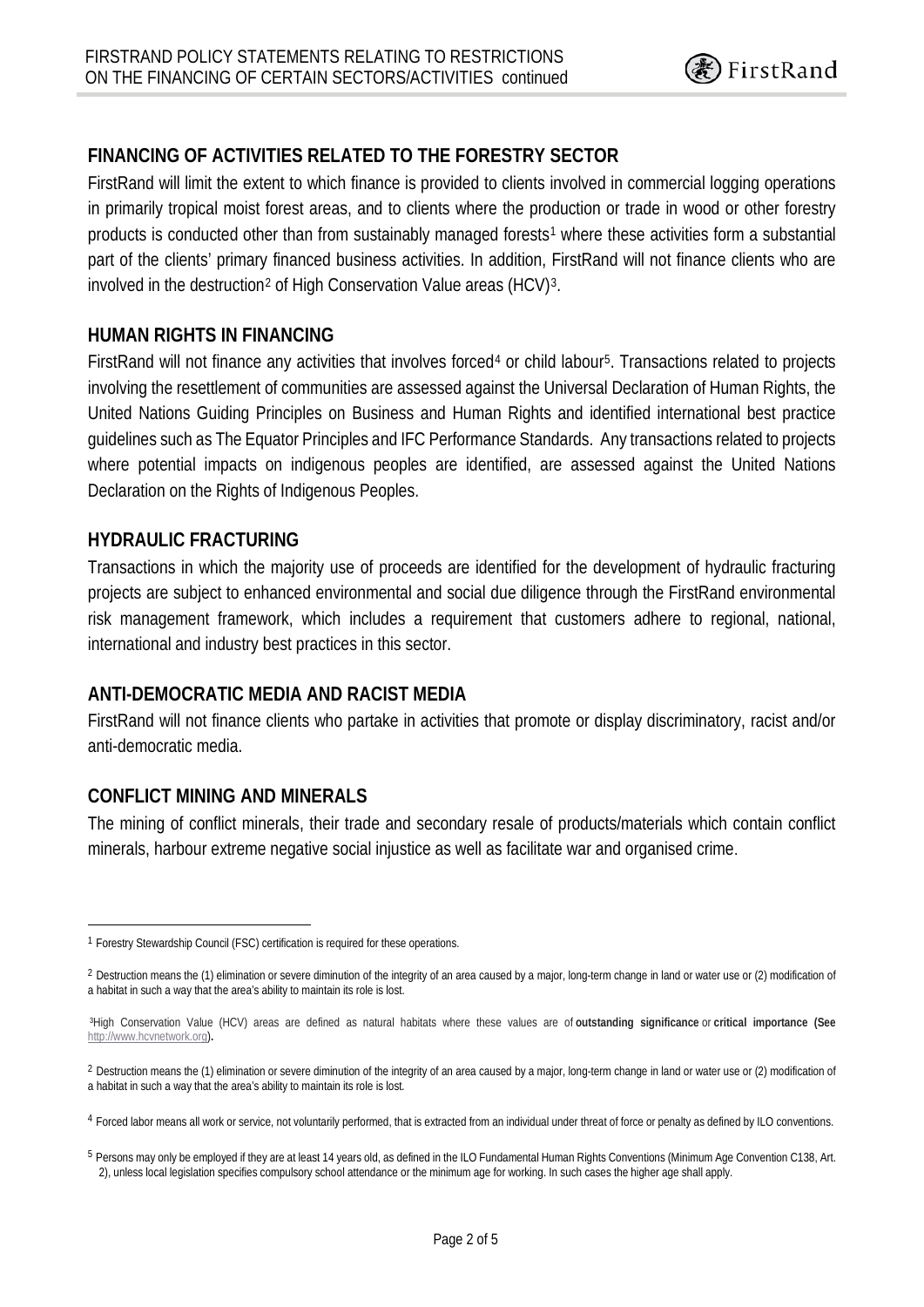The term "conflict minerals" refers to minerals mined or extracted in zones declared as conflict zones with the aim to perpetuate political unrest, fighting and war. Minerals include blood diamonds, cassiterite, wolframite, coltan, gold ore and even petroleum. FirstRand will not finance clients who are involved in the mining, manufacture and trading of conflict minerals.

FirstRand will also look to the following industry best practices, guidelines and bodies to determine effective responses to risks faced by clients, as appropriate for the related minerals and metals:

- World Gold Council's Conflict Free Gold Standard;
- Kimberly Process Certification Scheme;
- Extractive Industries Transparency Initiative (EITI);
- International Council on Mining and Metals (ICMM) Best Practices;
- Responsible Jewellery Council;
- LBMA's Guidance for Responsible Gold; and
- Voluntary Principles for Security and Human Rights.

#### **FINANCING OF PORNOGRAPHY**

FirstRand will not finance clients where funds will be used for any purpose related to pornographic activity. For purposes of this position statement, pornography is understood to be sexually explicit material (verbal or pictorial) or erotic material that is *primarily designed to produce sexual arousal in viewers*.

It is important to distinguish here between sexually explicit material that is *wholly* or *primarily* designed to produce sexual arousal (i.e., whose only or overriding aim is to produce sexual arousal) and material whose aim is to do this to make some other artistic or political point. Pornographic activity may use a variety of media including books, magazines, postcards, photos, sculpture, drawing, painting, animation, sound recording, film, video and video games.

#### **RADIOACTIVE MATERIALS**

All transactions where radioactive materials form a substantial<sup>[6](#page-2-0)</sup> part of the clients' primary financed business activities are subject to an enhanced environmental and social due diligence to ensure compliance with the ESRA risk management framework. This does not apply to the purchase of medical equipment, quality control (measurement) equipment or any other equipment where the radioactive source is understood to be trivial and/or adequately shielded.

# **THERMAL COAL SECTOR**

This policy is published separately.

<span id="page-2-0"></span> <sup>6</sup> Substantial means no more than 5% of their underlying portfolio volumes.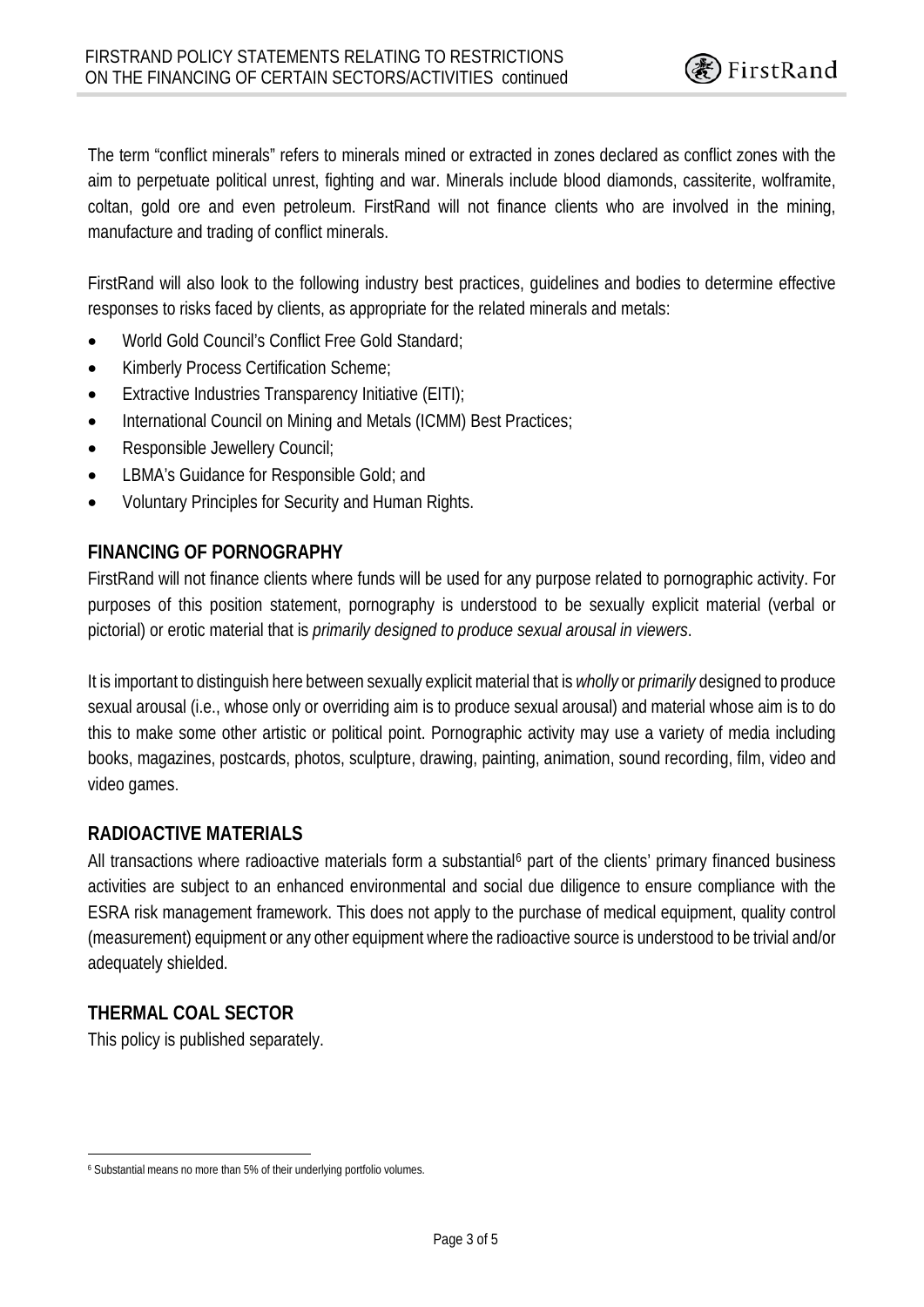# **TRADE IN ENDANGERED SPECIES**

FirstRand will not finance or invest in clients or businesses where the primary business activity involves the trade in endangered flora and fauna, unless compliant with the wildlife or products regulated under the Convention on International Trade in Endangered Species or Wild Fauna and Flora (CITES).

#### **WILDLIFE/TROPHY HUNTING**

FirstRand will not finance hunting activities that are in contravention with protected species as listed in the trade or hunting of wildlife or products, regulated under the Convention on International Trade in Endangered Species (CITES) or listed as a protected species by the national government. As per South African-based regulations, FirstRand will not finance hunting of a specimen of a listed threatened or protected species which was caught or captured by any methods as defined in regulatory restrictions.

# **OZONE-DEPLETING SUBSTANCES, POLYCHLORINATED BIPHENYLS (PCBS) AND HAZARDOUS CHEMICALS**

FirstRand will assess every application for finance of activities that fall within the control and ambit of international treaties within the confinements of an environmental and social risk management framework.

FirstRand will not finance or invest in clients or businesses where the primary business activity involves, the manufacturing, use, procurement and distribution of ozone-depleting substances, PCBs and specific listed restricted hazardous chemical substances unless compliant with the Montreal Protocol, Stockholm Convention, Rotterdam Convention, WHO Red list and/or REACH, where relevant to the activity.

#### **WEAPONS AND AMMUNITION**

FirstRand has identified the arms/defence industry as high-risk with regards to credit risk, reputational risk, sanctions risk and anti-bribery and corruption, which requires specific policy positioning. Every application related to weapons, ammunition, defensive and protective clothing or any other equipment that can be linked to the arms industry, is subjected to an enhanced due diligence (ESRA) process.

FirstRand will not provide financial services or financial products to industries involved in the development, manufacturing, maintenance, stockpiling, transfer, use, testing and production of, or trade in nuclear, chemical, biological or other weapons of mass destruction, landmines, cluster bombs (including cluster munitions in violation of the international convention on cluster munitions) or any equipment designed to be used as an instrument of torture and\or the delivery systems of such instruments.

# **CANNABIS-BASED AND RELATED PRODUCTS FOR MEDICINAL AND SCIENTIFIC USE**

Funding for operations and clients related to the production, manufacturing and distribution of cannabis-based and related products for medicinal and/or scientific use is possible subject to an enhanced environmental and social due diligence process, which includes a requirement that customers adhere to regional, national, international and industry best practices in this sector.